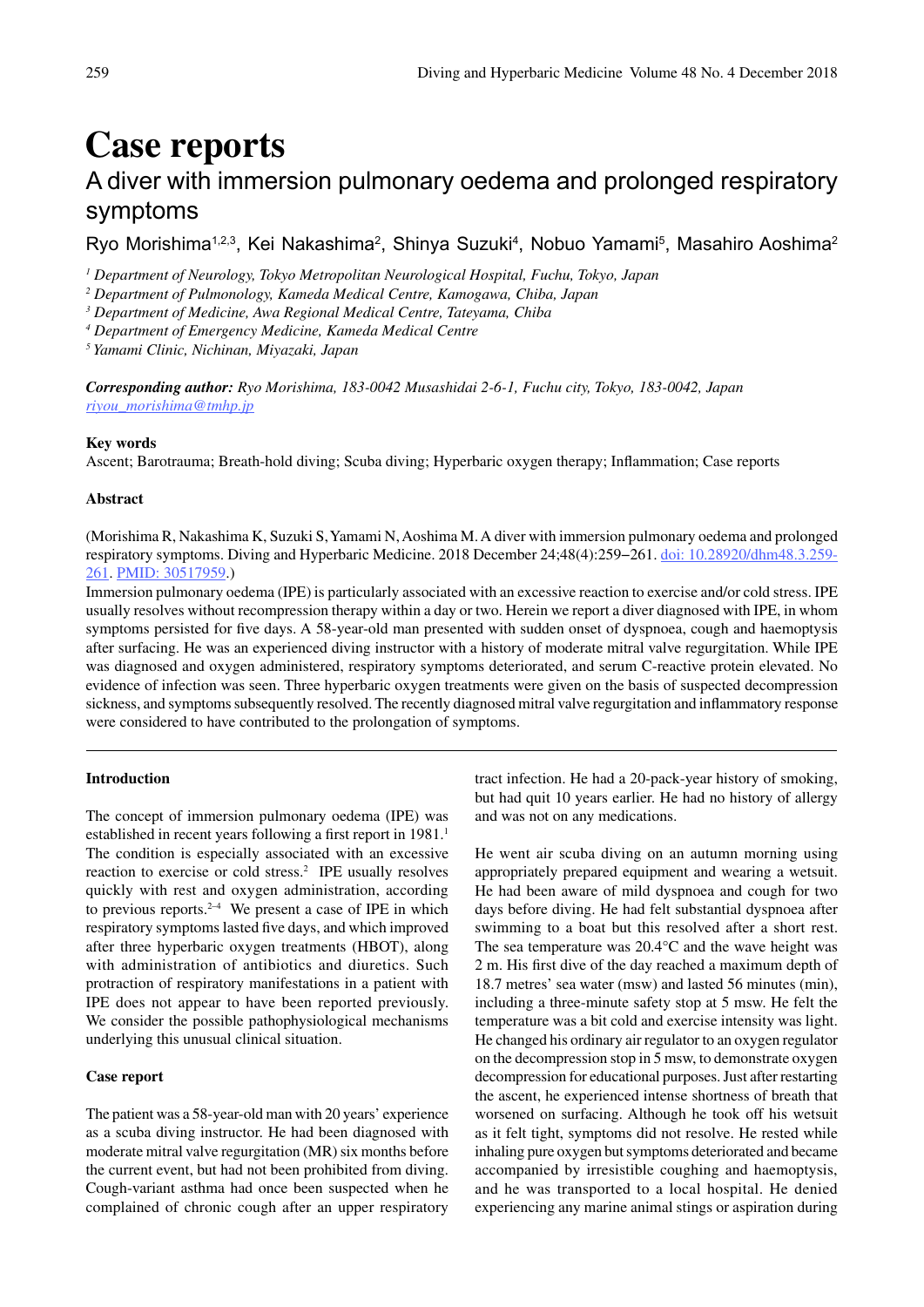**Figure 1** Chest X-ray on admission reveals bilateral lung base-dominant infiltrations



**Figure 2**

Chest CT on admission (2.5 h after onset) shows ground glass opacity in a central peribronchial-vascular distribution and smooth thickening of the interlobular septae in the lung bases bilaterally, compatible with pulmonary oedema Two days later (right, 35 h after onset), Chest CT findings worsened, revealing bilateral consolidation and pleural effusions

2.5 hours after onset 35 hours after onset



the patient was transported to our hospital on suspicion of decompression sickness (DCS).

On admission, heart rate was 114 beats per min, respiratory rate 25 breaths per min, blood pressure 113/68 mmHg, body temperature 38.4°C and oxygen saturation 95% on oxygen at 3 L·min-1. Chest auscultation revealed fine crackles in the basilar regions bilaterally. No peripheral oedema or cyanosis were noted. Laboratory studies showed a CRP level of 22 mg·dL<sup>-1</sup>, a BNP level of 134 pg·mL<sup>-1</sup>, and otherwise normal results, including liver enzymes. Negative results were obtained for sputum and blood cultures, urine pneumococcal antigen, legionella antigen and pharyngeal mycoplasma antigen. Sputum cytology showed a markedly increased eosinophil count.

We suspected respiratory DCS and started recompression therapy according to United States Navy treatment table 6 (USN TT6).5 Hypoxia, tachycardia, and tachypnea improved during the first recompression therapy, but response was incomplete. This first HBOT was extended. Two further USN TT6 resolved all symptoms, CT findings, fever and inflammatory response. Ceftriaxone was discontinued on day five as elevated liver enzymes were noted, ampicillin/sulbactam was administered instead. The patient was discharged without any further complications and subsequently underwent mitral valve replacement.

# **Discussion**

We initially diagnosed IPE based on the typical presentation and radiological findings. However, despite appropriate initial therapy for IPE, symptoms deteriorated and we needed to consider other potential diagnoses. In addition to the use of antibiotics and diuretics, three HBOT were performed on the suspicion of DCS and symptoms had resolved by the completion of these.

the dive, even when he exchanged his regulator.

On admission, heart rate was 138 beats per min, respiratory rate 24 breaths per min and oxygen saturation was 96% on oxygen at 6 L·min-1. Vesicular breath sounds were diminished in both lung fields on auscultation. Cardiac examination revealed a systolic murmur (Levine 3/6) at the apex radiating to the axilla. No peripheral oedema was evident and jugular venous distention was not seen. Electrocardiography showed sinus tachycardia. Chest X-ray showed bilateral dependent oedema in the lower lung fields (Figure 1). Chest computed tomography (CT) revealed ground glass opacities with a central peribronchial-vascular distribution and smooth thickening of the interlobular septae in bilateral lung bases and apices (Figure 2). Laboratory studies showed a serum troponin I concentration of 0.020 ng·mL-1 and a brain natriuretic peptide (BNP) level of  $150.8$  pg·mL<sup>-1</sup>. He was admitted to hospital to ensure rest and to administer oxygen, on suspicion of IPE. Ceftriaxone and azithromycin were administered from the day of admission because communityacquired pneumonia (CAP) was also being considered.

Hypoxia worsened, accompanied by productive cough during the night on the second hospital day. Transthoracic echocardiography (TTE) performed at this time revealed severe MR with tendon rupture, normal left ventricular wall motion and no evidence of right heart strain. Repeat chest CT revealed progression of pulmonary oedema and bilateral pleural effusions (Figure 2). Diuretics were administered and hypoxia improved slightly. However, fever increased to 39°C and laboratory studies revealed a strong inflammatory response (C-reactive protein (CRP) 20.7 mg·dL-1). As the clinical course was atypical for IPE, heart failure and CAP,